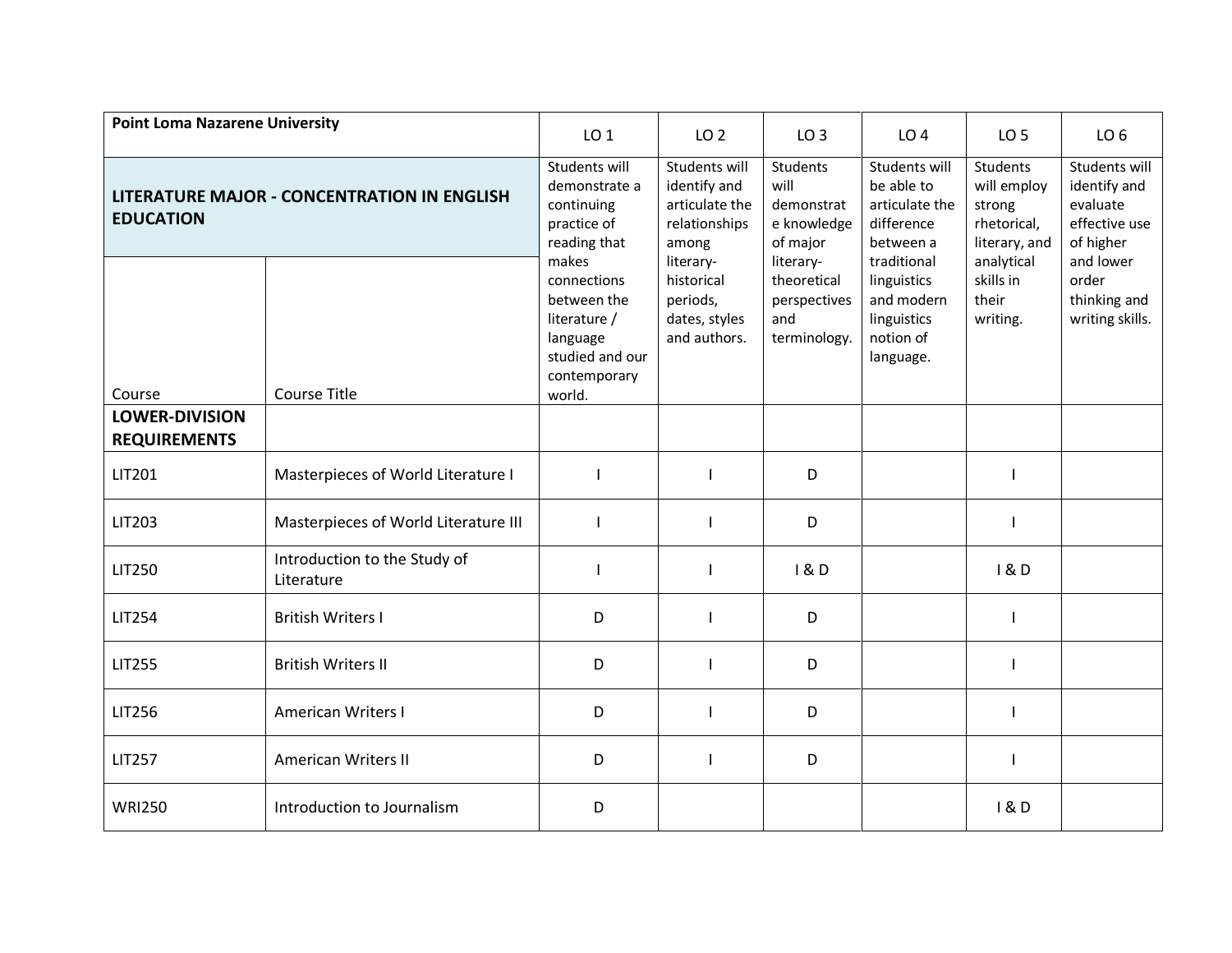| One course from the<br>following:            |                                            |                  |   |                  |                  |                  |   |
|----------------------------------------------|--------------------------------------------|------------------|---|------------------|------------------|------------------|---|
| <b>WRI220</b>                                | <b>Creative Writing: Mixed Genre</b>       | D                |   |                  |                  | D                |   |
| <b>WRI321</b>                                | <b>Creative Writing: Poetry</b>            | D                |   |                  |                  | D                |   |
| <b>WRI322</b>                                | <b>Creative Writing: Fiction</b>           | D                |   |                  |                  | D                |   |
| <b>WRI323</b>                                | Creative Writing: Creative Non-<br>Fiction | D                |   |                  |                  | D                |   |
| <b>UPPER-DIVISION</b><br><b>REQUIREMENTS</b> |                                            |                  |   |                  |                  |                  |   |
| <b>LIN312</b>                                | Introduction to Linguistics                |                  |   |                  | 1&0              |                  |   |
| <b>LIN365</b>                                | <b>English Grammar and Usage</b>           |                  |   |                  | <b>D &amp; M</b> |                  | D |
| LIT461                                       | Shakespeare                                | <b>D &amp; M</b> | M |                  |                  | M                |   |
| <b>LIT495</b>                                | Literary Theory and Scholarship            |                  | M | <b>D &amp; M</b> |                  | M                |   |
| <b>WRI315</b>                                | <b>Advanced English Composition</b>        |                  |   |                  | D                | <b>D &amp; M</b> | M |
| <b>WRI370</b>                                | Writing Theory and Pedagogy                |                  |   | D                | D                | <b>D &amp; M</b> | M |
| One course from the<br>following:            |                                            |                  |   |                  |                  |                  |   |
| <b>LIT345</b>                                | African-American Literature                | <b>D &amp; M</b> | D | D                |                  | <b>D &amp; M</b> |   |
| LIT436                                       | Non-Western Literature                     | <b>D &amp; M</b> | D | D                |                  | <b>D &amp; M</b> |   |